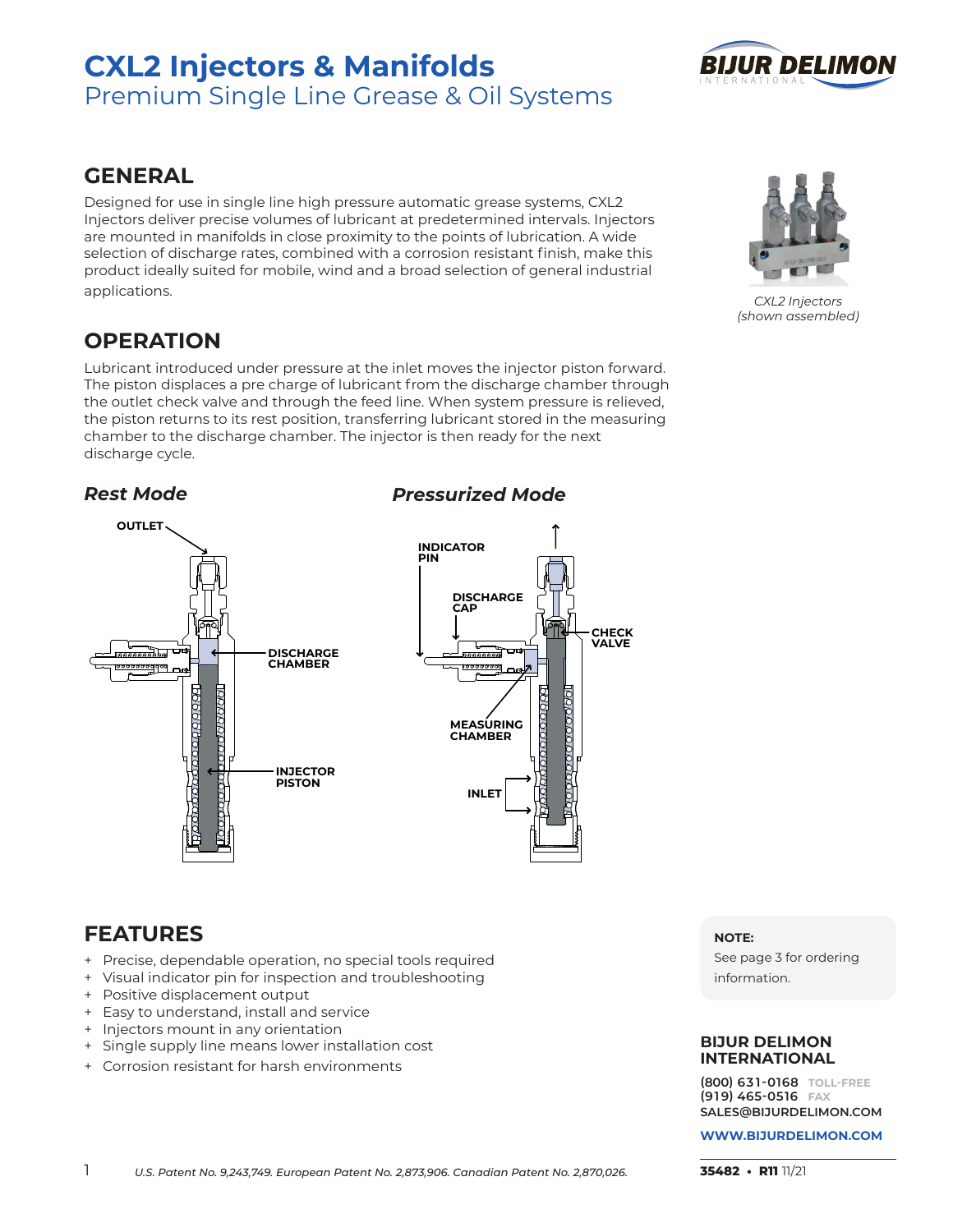

# **TECHNICAL DATA**

| Discharge/Cycle                       | 0.05-0.40cc (0.003-0.024 cu. in.)                                 |                                |  |
|---------------------------------------|-------------------------------------------------------------------|--------------------------------|--|
| <b>Lubricant Discharge Adjustment</b> | Discharge caps: 0.05cc – 0.40cc in 0.05cc increments<br>available |                                |  |
| <b>Lubricant</b>                      | Oil and Grease NLGI grade 000-2                                   |                                |  |
| <b>Minimum Operating Pressure</b>     | 1200 psi (82 bar)                                                 |                                |  |
| <b>Maximum Operating Pressure</b>     | 3500 psi (248 bar)                                                |                                |  |
| <b>Minimum Vent</b>                   | Recharge/Reset @ 600 psi (41 bar) or higher                       |                                |  |
| <b>Surface Protection</b>             | Zinc Nickel, 1000-hour salt spray                                 |                                |  |
| <b>Material</b>                       | Carbon steel with surface protection                              |                                |  |
| <b>Operating Temperature Range</b>    | -13°F to 350°F (-25°C to 176°C)                                   |                                |  |
| <b>Manifold Inlet Ports</b>           | $1/4$ " NPT(F) or $1/4$ "BSPP(F)                                  |                                |  |
| <b>Injector Outlet</b>                | Tube Connection Option                                            | Female Thread Option           |  |
|                                       | 3/16" O.D. tube connection<br>(standard)                          | 1/8" NPT female<br>connection  |  |
|                                       |                                                                   | 1/8" BSPP female<br>connection |  |
| <b>Seals</b>                          | Viton®                                                            |                                |  |



*CXL2 Injectors (shown assembled)*

# **INSTALLATION NOTE**

*WARNING: Whenever inserting the piston and spring assembly into the injector body, the exposed end of the piston must be carefully started in the main bore and pushed in completely. If the assembly is forced, the piston and/or bore will be damaged and not function correctly.*



*Slide in piston and spring assembly Correct installation*



### **BIJUR DELIMON INTERNATIONAL**

**(800) 63 1-0168 TOLL-FREE (91 9) 465-0516 FAX SALES@BIJURDELIMON.COM**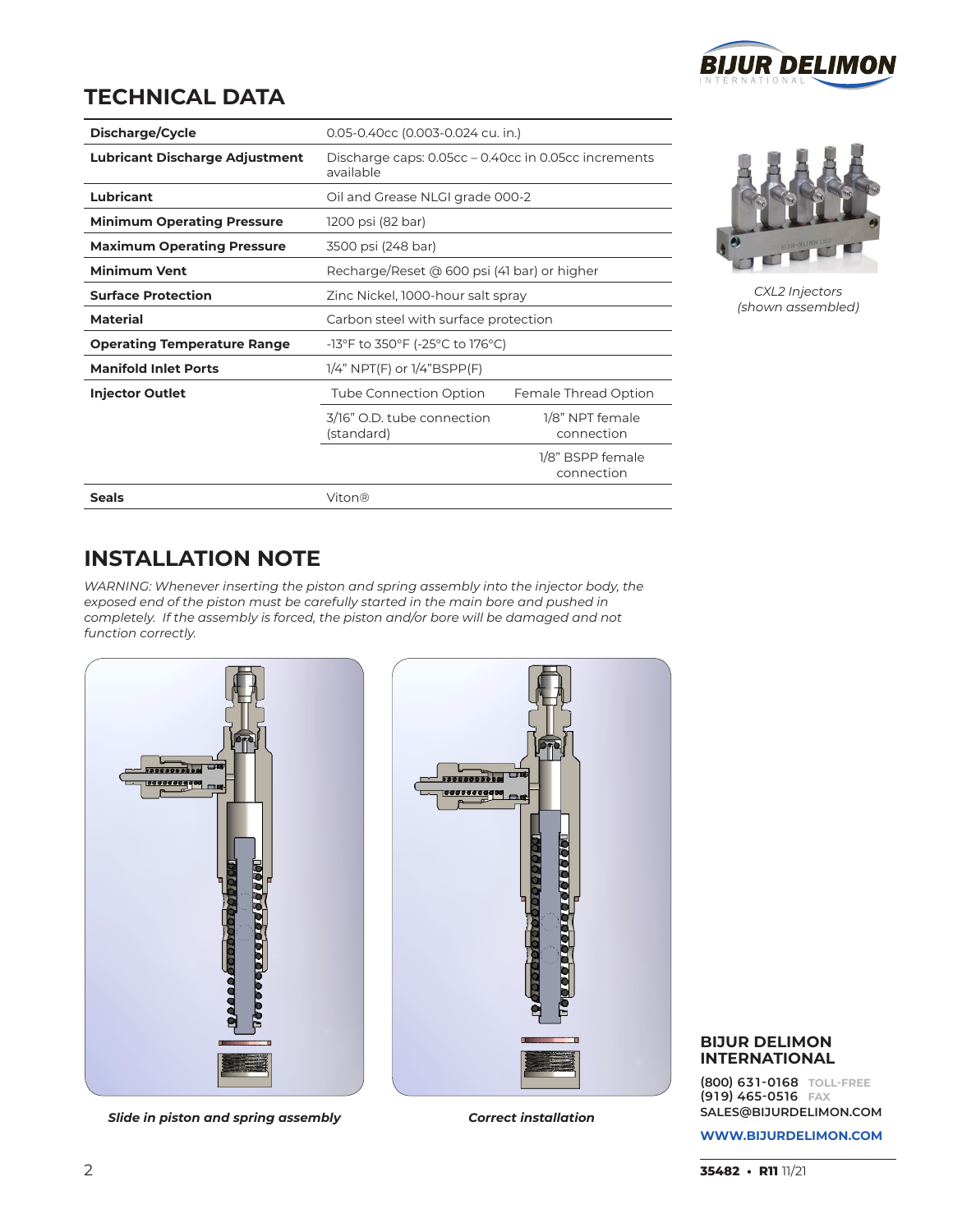

# **HOW TO ORDER INDIVIDUAL INJECTORS & MANIFOLDS**

*Manifolds*

### *Injectors*





*CXL2 Injectors (shown assembled)*

### *Accessories*

*\*Leave box blank for 3/16" tube connection*

| <b>Description</b><br>Manifold bypass plug kit (To close unused ports on |            | <b>Part Number</b> |  |
|--------------------------------------------------------------------------|------------|--------------------|--|
|                                                                          |            | 37538              |  |
| manifolds)<br><b>Mounting Screws</b>                                     | $1/4 - 20$ | 37573-11           |  |
| (2 required per manifold, sold separately)                               | M6x1       | 37573-21           |  |

## **HOW TO ORDER COMPLETE ASSEMBLED INJECTORS & MANIFOLDS**



For Example, part number C2C333 is a manifold with three 0.15cc injectors, 1/8"NPT outlets, and two 1/4-20 mounting screws.

#### **BIJUR DELIMON INTERNATIONAL**

**(800) 63 1-0168 TOLL-FREE (91 9) 465-0516 FAX SALES@BIJURDELIMON.COM**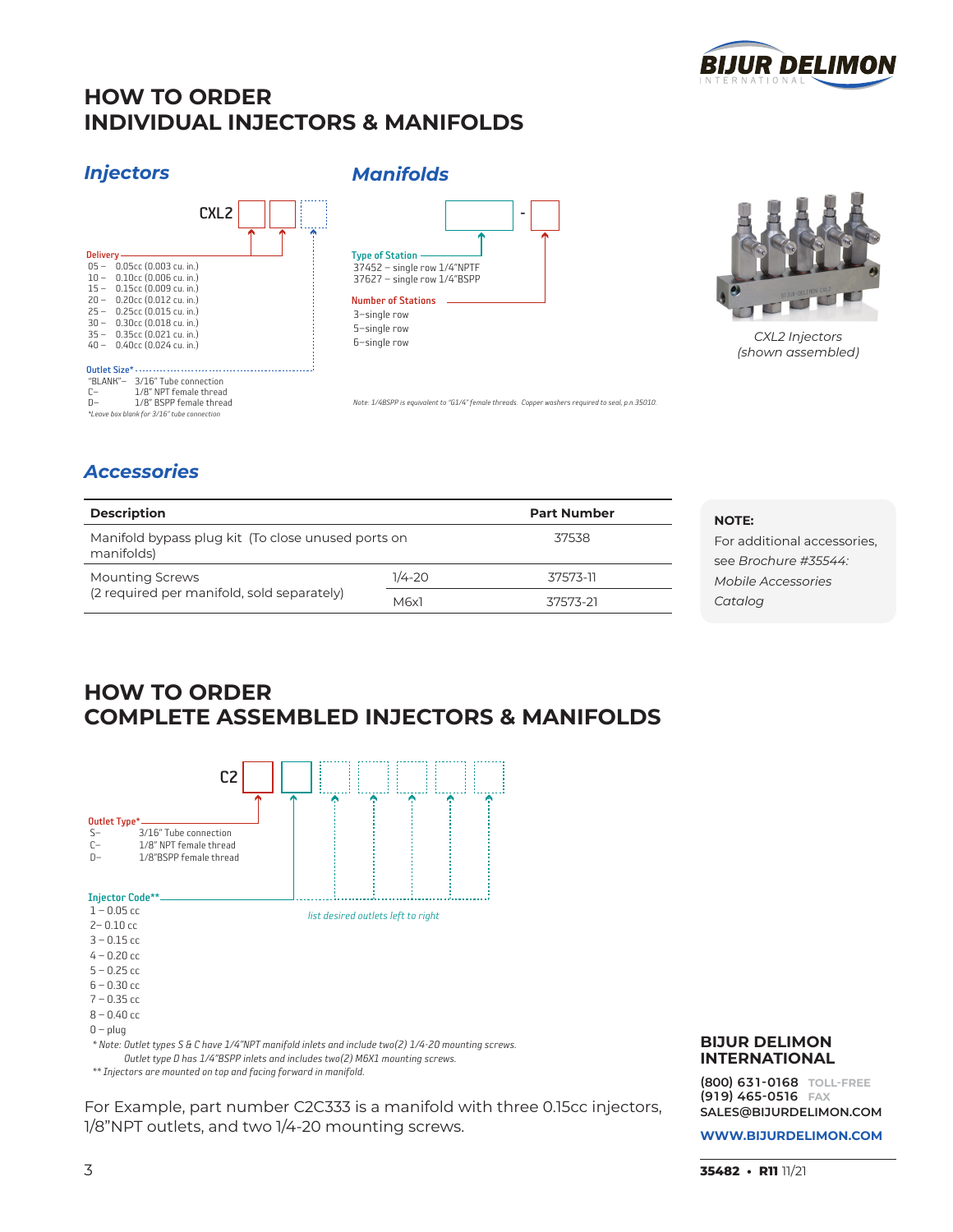

# **SERVICE PARTS**



| Item | <b>Description</b>              |                                             |          |             | <b>Part Number</b> |
|------|---------------------------------|---------------------------------------------|----------|-------------|--------------------|
| 1    | CXL2 discharge<br>$cap^*$       | 0.05cc (0.003 cu. in.) delivery             |          |             | 37456-05           |
|      |                                 | 0.10cc (0.006 cu. in.) delivery             |          |             | 37456-10           |
|      |                                 | 0.15cc (0.009 cu. in.) delivery             |          |             | 37456-15           |
|      |                                 | 0.20cc (0.012 cu. in.) delivery             |          |             | 37456-20           |
|      |                                 | 0.25cc (0.015 cu. in.) delivery             |          |             | 37456-25           |
|      |                                 | 0.30cc (0.018 cu. in.) delivery             |          |             | 37456-30           |
|      |                                 | 0.35cc (0.021 cu. in.) delivery             |          |             | 37456-35           |
|      |                                 | 0.40cc (0.024 cu. in.) delivery             |          |             | 37456-40           |
| 2    | Washers (X2)                    |                                             |          |             | 35400              |
| 3    | Indicator pin<br>protective cap |                                             |          |             | U1732D             |
|      |                                 |                                             | 3/16" OD | $1/8"$ NPTF | $1/8"$ BSPP        |
| 4    | Compression<br>Nut              |                                             | 37459    |             |                    |
| 5    | Compression<br>Sleeve           |                                             | 37249    |             |                    |
|      |                                 | * Do not overtighten, max torque 200 IN-LBS |          |             |                    |

#### **BIJUR DELIMON INTERNATIONAL**

**(800) 63 1-0168 TOLL-FREE (91 9) 465-0516 FAX SALES@BIJURDELIMON.COM**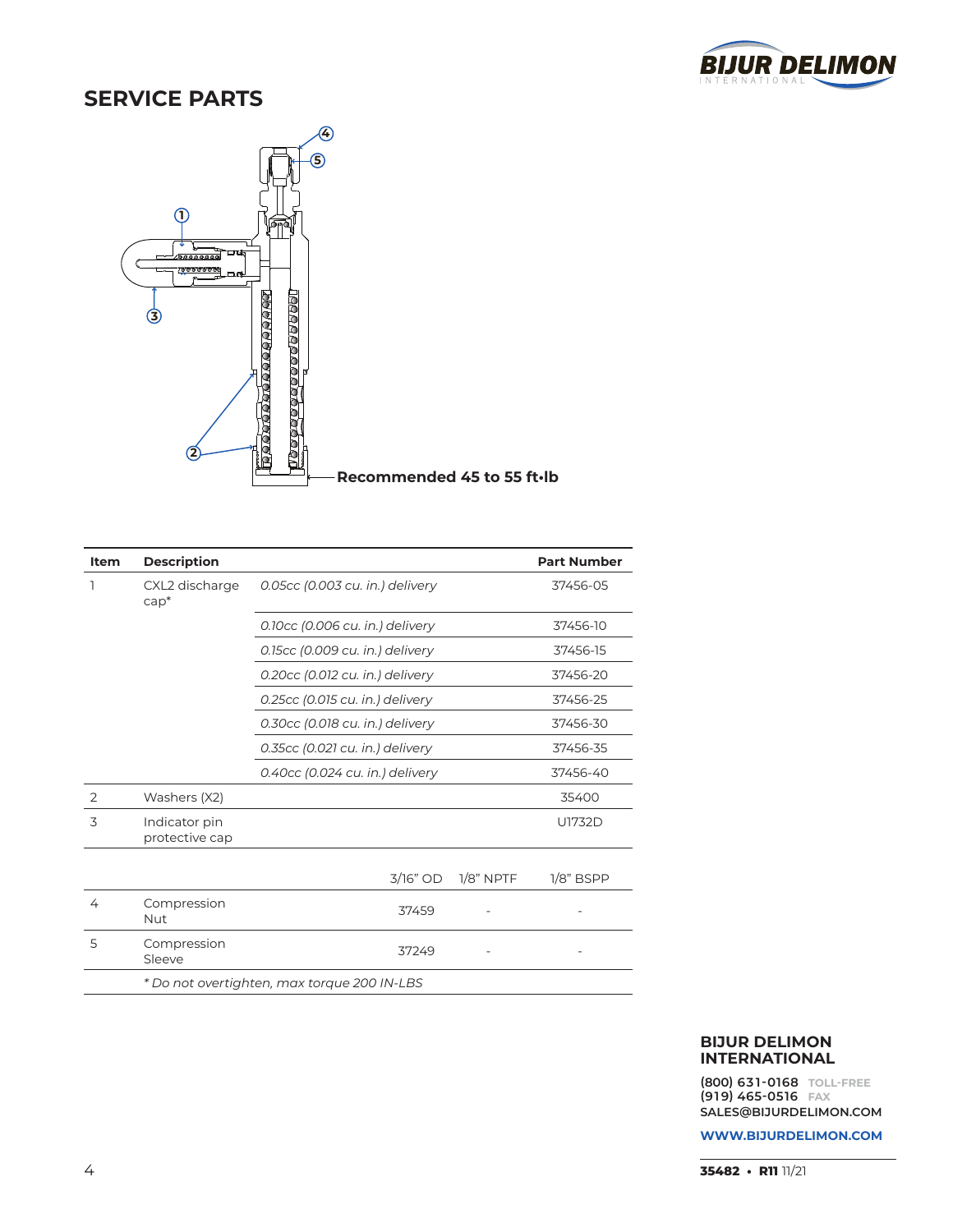

# **DIMENSIONAL SCHEMATICS**

### *Manifolds*

**MANIFOLDS - NPT MANIFOLDS - BSPP**













| <b>Manifold Description</b> | 37452               | 37627       |
|-----------------------------|---------------------|-------------|
|                             | $^{\mu}$ $\Delta$ " | $``\Delta"$ |
| 3 ports                     | $120 \mathrm{mm}$   | 145mm       |
| 5 ports                     | 190mm               | 215mm       |
| 6 ports                     | 225mm               | 250mm       |



*CXL2 Manifold*

#### **BIJUR DELIMON INTERNATIONAL**

**(800) 63 1-0168 TOLL-FREE (91 9) 465-0516 FAX SALES@BIJURDELIMON.COM**

**WWW.BIJURDELIMON.COM**

**35482 • R11** 11/21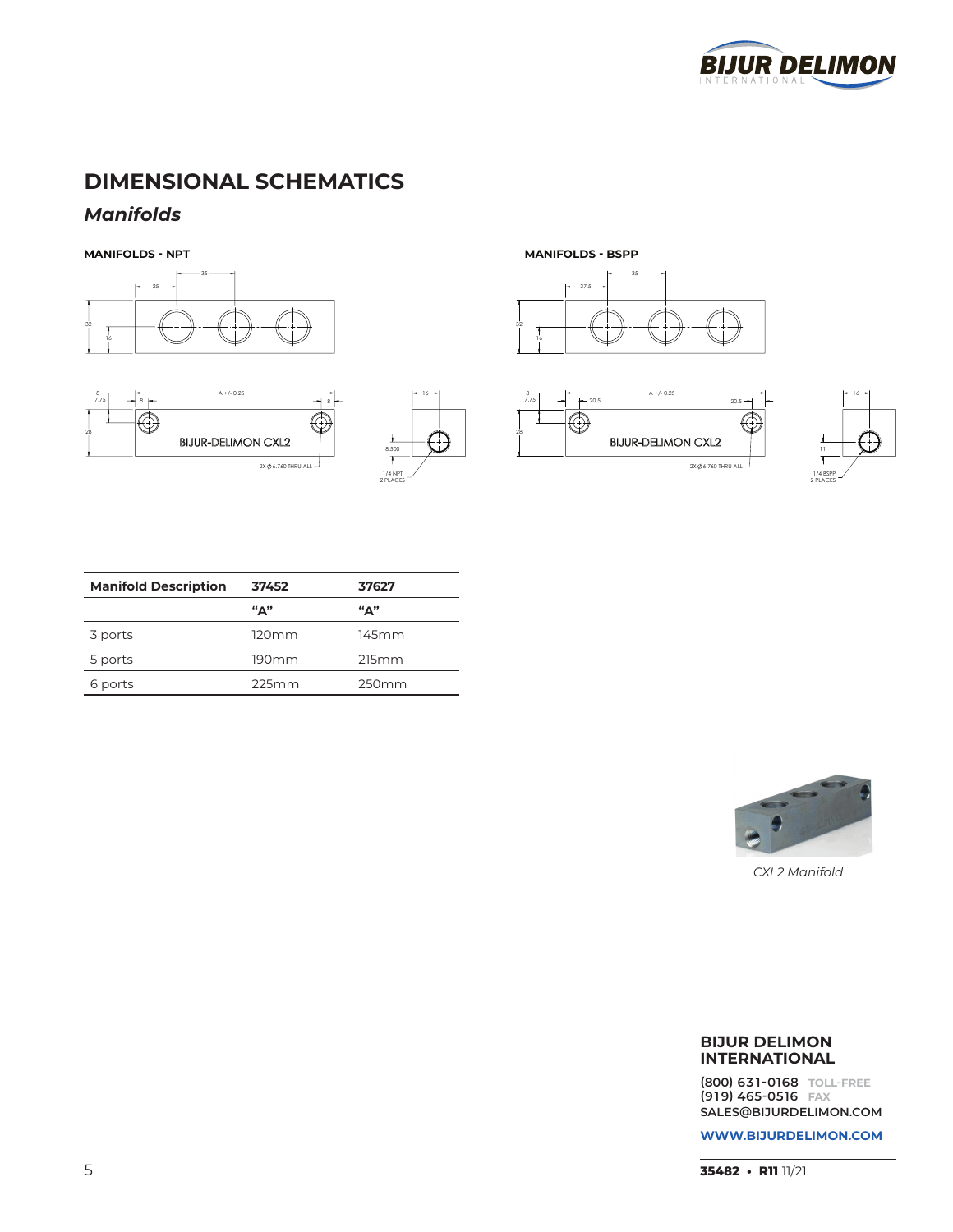

# **MONITORING**

NPN or PNP Cycle switches are available to mount on individual CXL2 Injectors (sold separately).

### **NOTE: Only for use with CXL2 injector cap sizes 10-40.**





### **WIRING DIAGRAM**



 $PNP$   $\longrightarrow$   $\frac{3/BLE}{2}$  -

| <b>Description</b>                                                                                 | <b>Part Number</b> |
|----------------------------------------------------------------------------------------------------|--------------------|
| Proximity cycle switch with LED (NPN)<br>(Use with SMDC controller, Multiport II, or customer PLC) | 66925S003*         |
| Proximity cycle switch with LED (PNP)<br>(Use with pCo controller or customer PLC)                 | 66925-1311*        |
| Cable, Straight, 10 meters long                                                                    | 76928-2863         |
| Cable, 90°, 10 meters long                                                                         | 76928-2833         |
| * Use with cable part #76928-2863 or #76928-2833                                                   |                    |



*Cycle Switch*

#### **BIJUR DELIMON INTERNATIONAL**

**(800) 63 1-0168 TOLL-FREE (91 9) 465-0516 FAX SALES@BIJURDELIMON.COM**